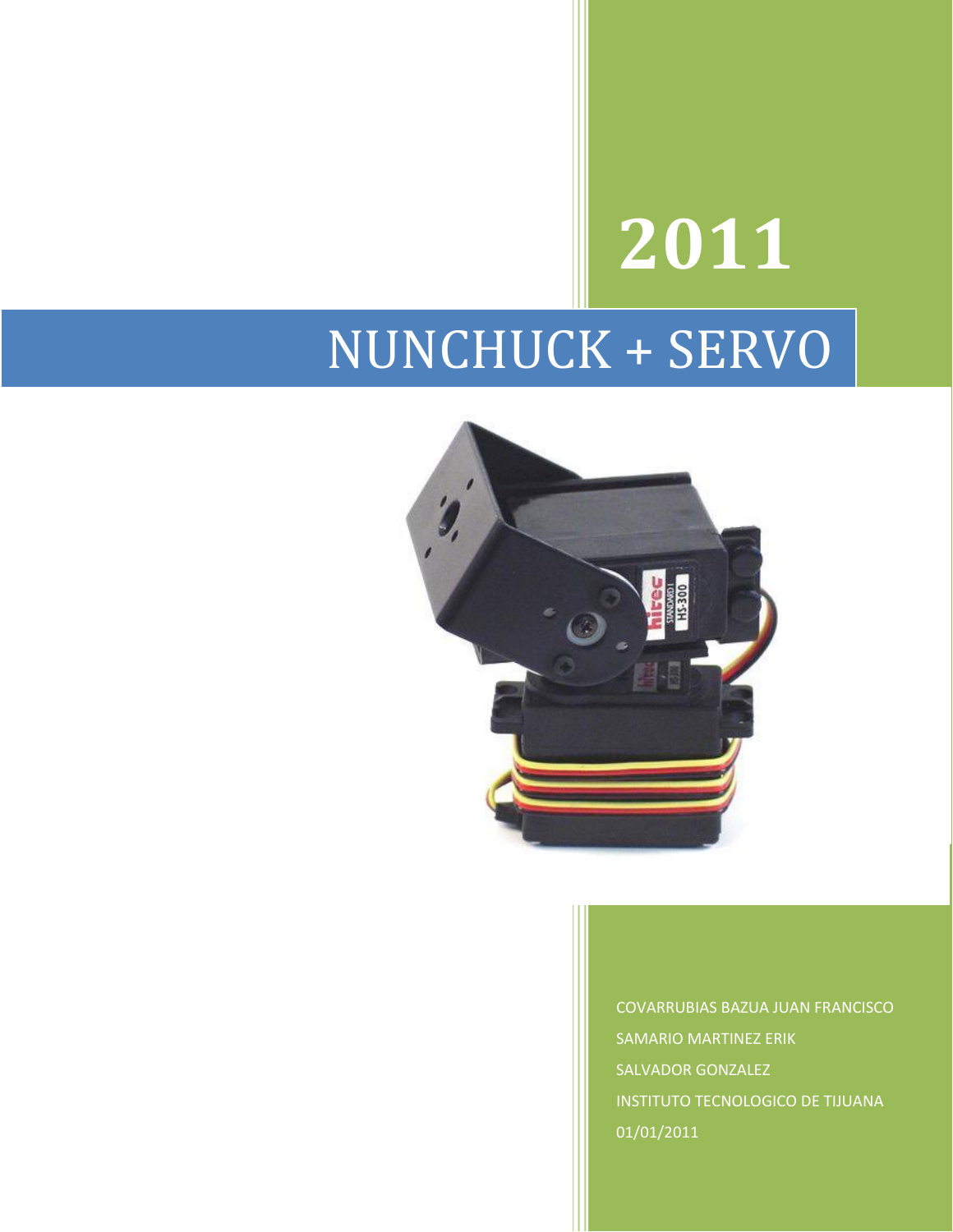## COMO MOVER MOTORSITOS CON CONTROL DE WII

## MATERIALES:



NOSOTROS ESTUBIMOS BATAYANDO UN POCO CON EL ARDUINO PERO DESPUES DE UNOS 10 MINUTOS TODO QUEDO RESUELTO Y YA FUNCIONA

CONEXIÓN DEL WII CHUCK

GDN EN PIN ANALOGO

5V EN PIN ANALOGO

D EN PIN 4

C EN PIN 5

## CONEXIÓN DEL MOTOR

5V

GND EN PIN 7 DIGITAL LA OTRA ENTRADA DEL MOTOR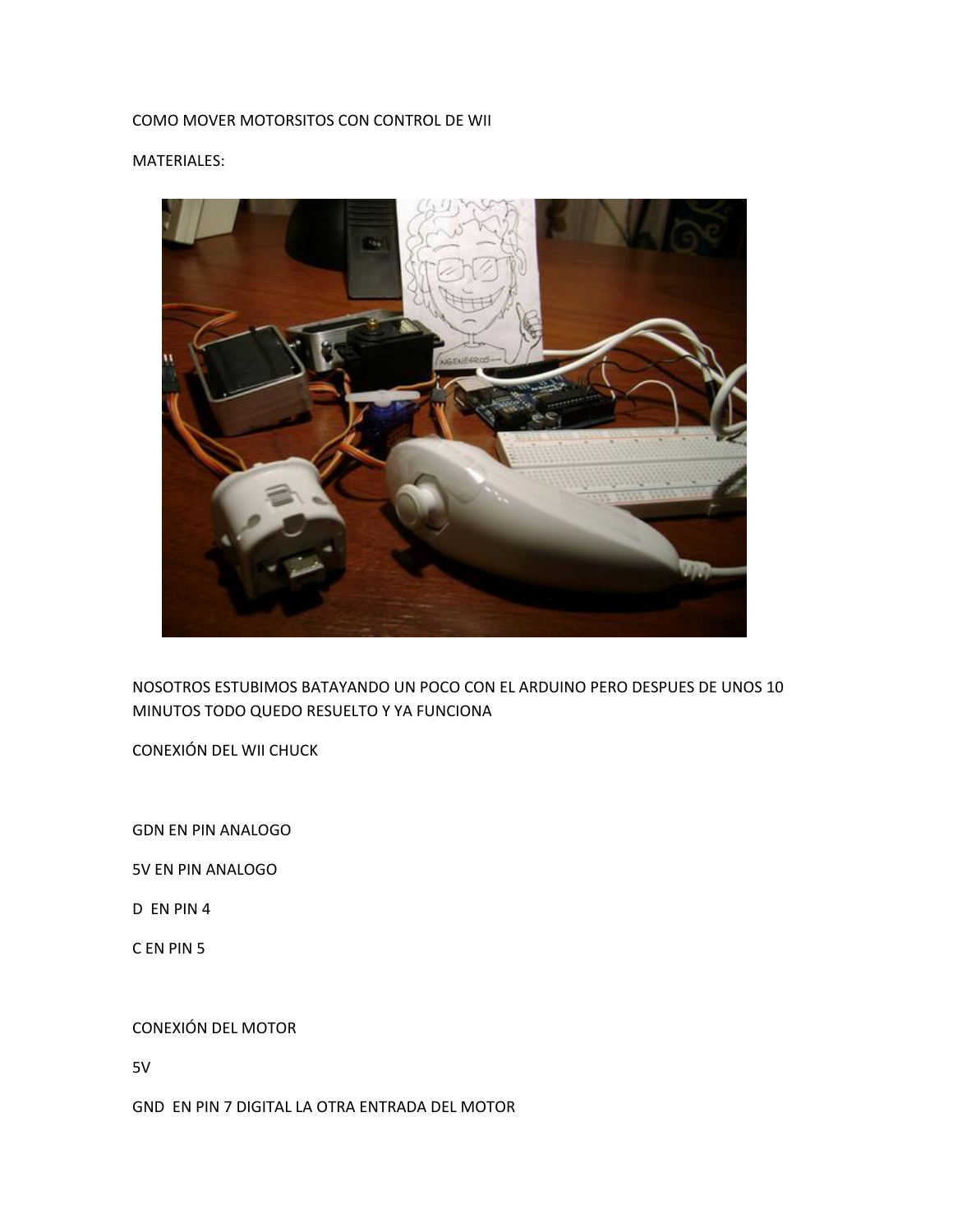

CODIGO;

```
001.#include <Wire.h>
002.#include <string.h>
003.
004.#undef int
005.#include <stdio.h>
006.
007.uint8 t outbuf[6]; // array to store arduino output
008.int cnt = 0; //contador
009. int ledPin = 13;
010.
011.void setup () //recuerden que esto se ejecuta 1 sola vez al inicio
012.013. beginSerial (19200); //abrimos el puerto serie a 19200 baudios
014. Serial.print ("Finished setup\n"); //imprimimos un mensaje en la 
pantalla
015. Wire.begin (); // juntamos el bus de datos i2c con la 
direccion 0x52 
016. nunchuck init (); // mandamos un handshake para inicializar el
dispositivo
017.}
018.
019.void nunchuck_init () // esto indica una funcion que luego sera 
llamada
020.{
021. Wire.beginTransmission (0x52); // transmite al dispositivo 0x52022. Wire.send (0x40); // envia la direccion de la memoria
```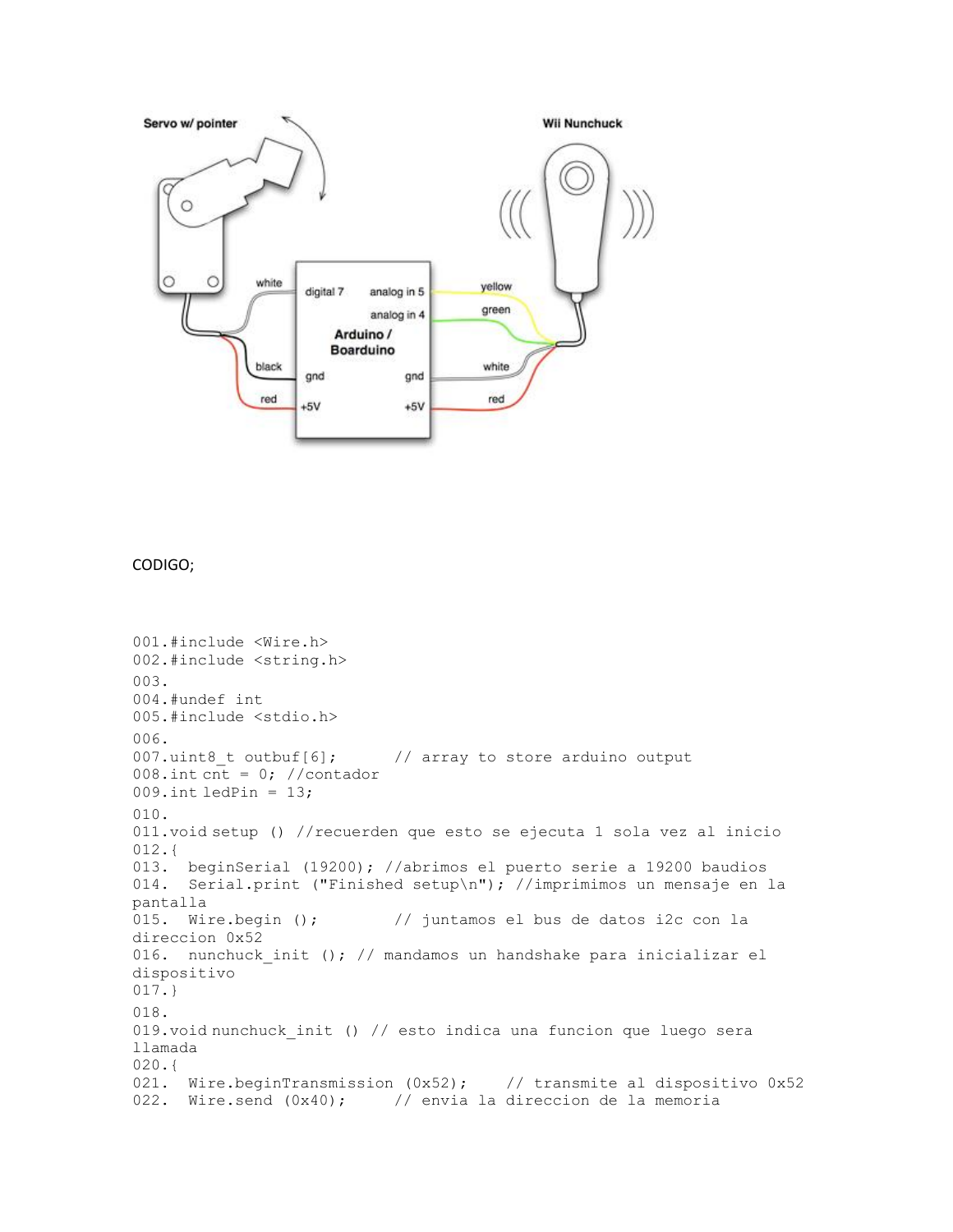```
023. Wire.send (0x00); // manda un cero
024. Wire.endTransmission (); // deja de transmitir
025.}
026.
027.void send_zero ()
028.{
029. Wire.beginTransmission (0x52); // transmite al dispositivo 0x52
030. Wire.send (0x00); // manda 1 byte, un cero
031. Wire.endTransmission (); // deja de transmitir
032.}
033.
034.void loop ()
035.{
036. Wire.requestFrom (0x52, 6); // pide datos del nunchuck al
dispositivo 0x52, y se recibirán 6 bytes
037. while (Wire.available ()) //similar al Serial.available() nos indica 
que se estan recibiendo datos por el puerto.
038. {
039. outbuf[cnt] = nunchuk decode byte (Wire.receive ()); // recibe
el byte como un integer
040. digitalWrite (ledPin, HIGH); // prende el led
041. cnt++; //incrementa el contador
042. }
043.
044. // Si recibimos los 6 bytes, entonces los imprimimos
045. if (cnt >= 5)
046. {
047. print (); // llamamos a la funcion print
048. }
049.
050. cnt = 0; //volvemos a dejar el contador en 0
051. send zero (); // manda el pedido para recibir mas bytes
052. delay (100);
053.}
054.
055.// Print the input data we have recieved << Imprime la informacion 
que recibimos
056.// accel data is 10 bits long << La informacion de los acelerometros 
tiene una longitud de 10 bits
057.// so we read 8 bits, then we have to add << entonces leemos 8 bits y 
le agregamos los ultimos 2 bits
058. // on the last 2 bits. That is why I << por eso los multiplico por 
2 * 2059.// multiply them by 2 * 2 << Los bits que agregamos vienen en el 6to 
Byte que recibimos.
060.void print ()
061.{
062. int joy_x_axis = outbuf[0];063. int joy_y_axis = outbuf[1];
064. int accel x axis = outbuf[2] * 2 * 2;
065. int accel y axis = outbuf[3] * 2 * 2;
066. int accel z axis = outbuf[4] * 2 * 2;
067.
068. int z button = 0;
069. int c button = 0;
```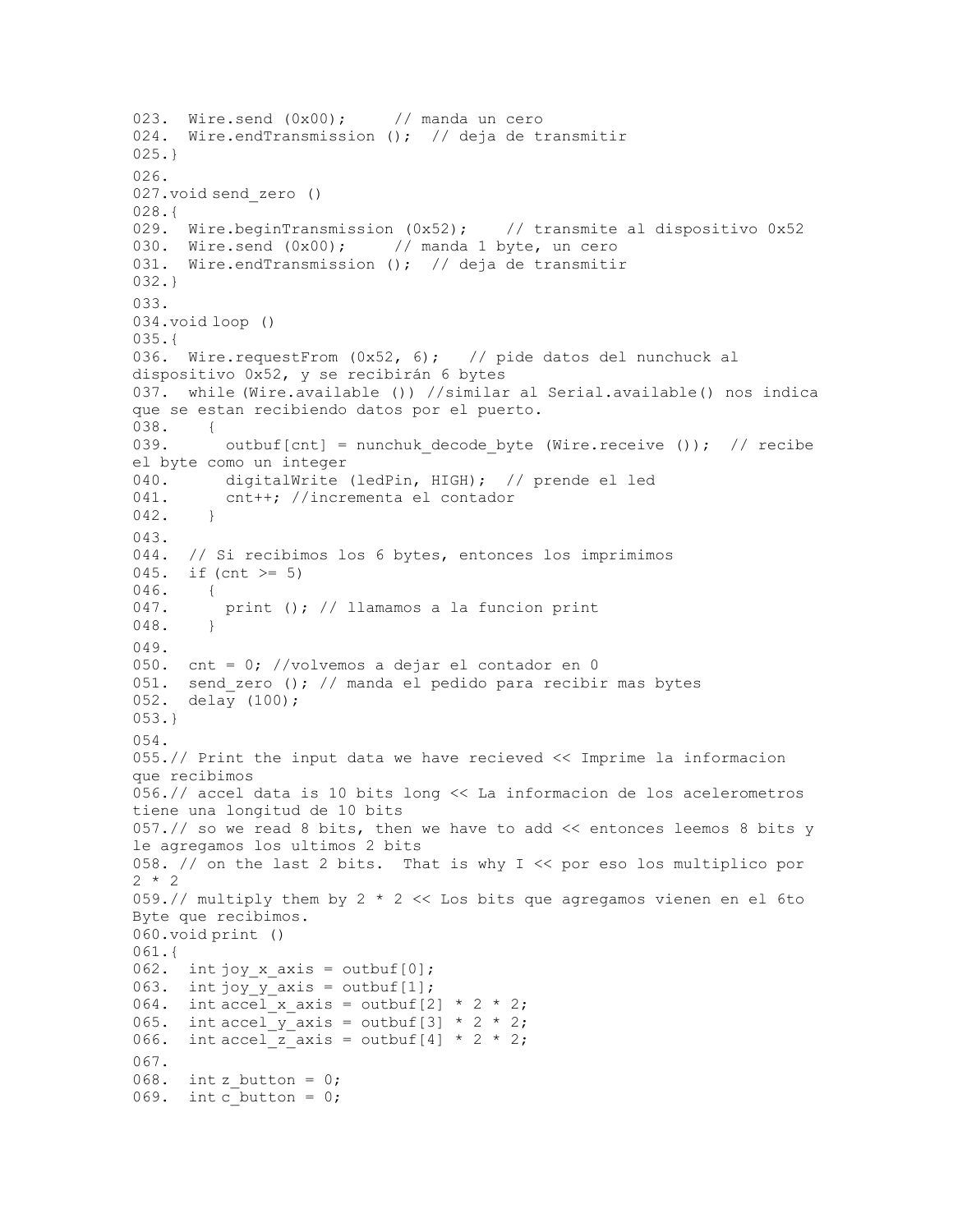```
070.
071. // byte outbuf[5] contiene los bits de los botones C y Z
072. // tambien contiene los ultimos bits significativos de los 
acelerometros
073. // por lo que tenemos que ver cada bit del byte outbuf[5]
074.
075. if ((outbuf[5] >> 0) & 1)
076. {
077. z_b z button = 1;
078. }
079. if ((outbuf[5] >> 1) & 1)
080. {
081. c button = 1;082. }
083.
084. if ((outbuf[5] >> 2) & 1)
085. {
086. \operatorname{accel\_x\_axis} += 2;
087. }
088. if ((outbuf[5] >> 3) & 1)
089. {<br>090.
        accel_x_axis += 1;
091. }
092.
093. if ((outbuf[5] >> 4) & 1)
094. {
095. \operatorname{accel} y axis += 2;
096. }
097. if ((outbuf[5] >> 5) & 1)
098. {
        \texttt{accel_y-axis} += 1;
100. }
101.
102. if ((outbuf[5] >> 6) & 1)
103. {<br>104.accel z axis += 2;105. }
106. if ((outbuf[5] >> 7) & 1)
107. {
108. \alpha accel z axis += 1;
108. }
110.
111. Serial.print (joy x axis, DEC);
112. Serial.print (\sqrt[n]{t^n});
113.
114. Serial.print (joy_y_axis, DEC);
115. Serial.print (\cdot,\cdot,\cdot):
116.
117. Serial.print (accel_x_axis, DEC);
118. Serial.print ("\t");
119.
120. Serial.print (accel_y_axis, DEC);
121. Serial.print ("\t");
122.
```